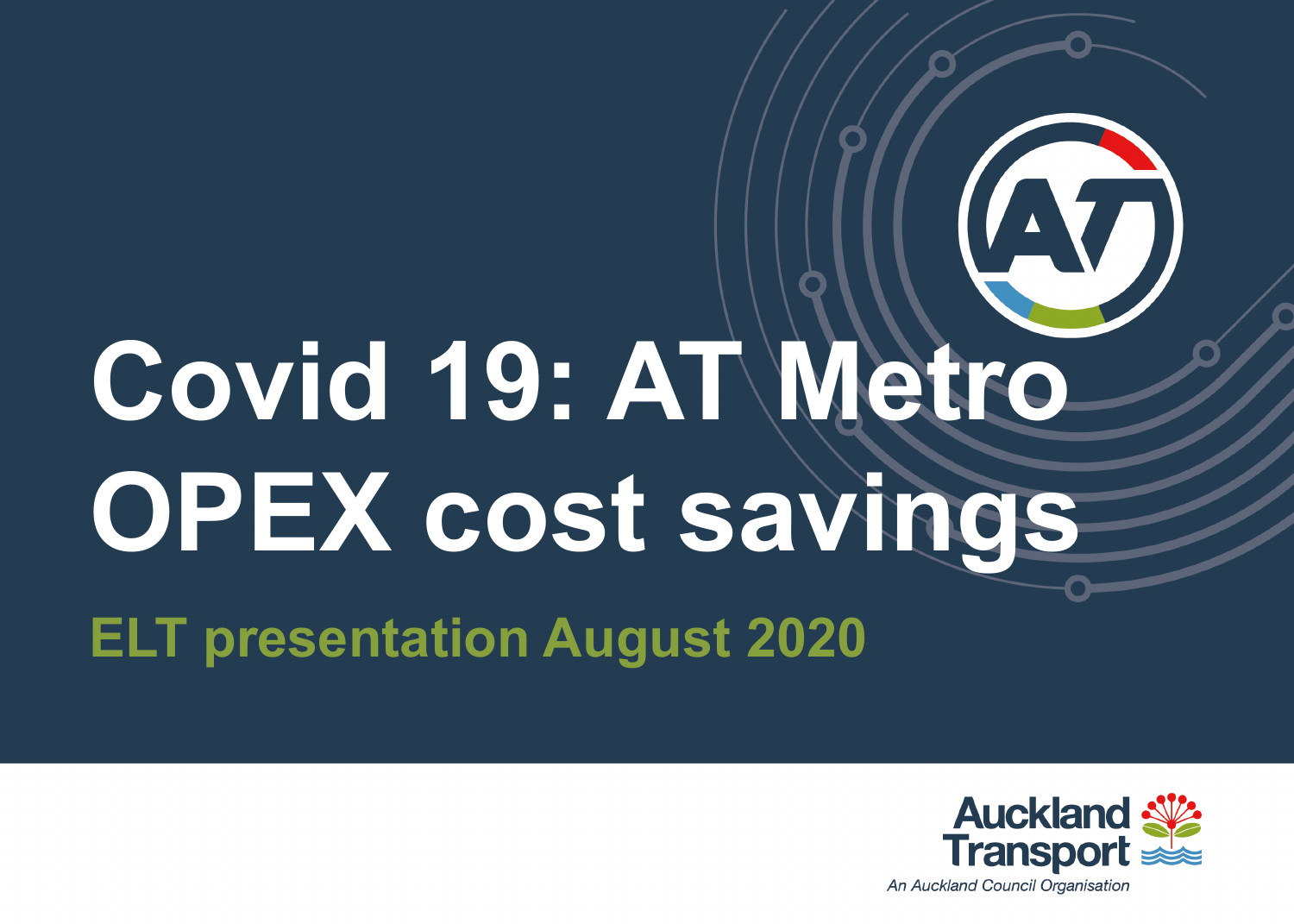#### **Purpose**

- Update ELT on AT Metro OPEX cost saving measures resulting from COVID-19
- To inform of next steps, including:
	- Memo to AT Board outlining the key impacts
	- Communicate to Elected members
	- Timeframes for Go Live



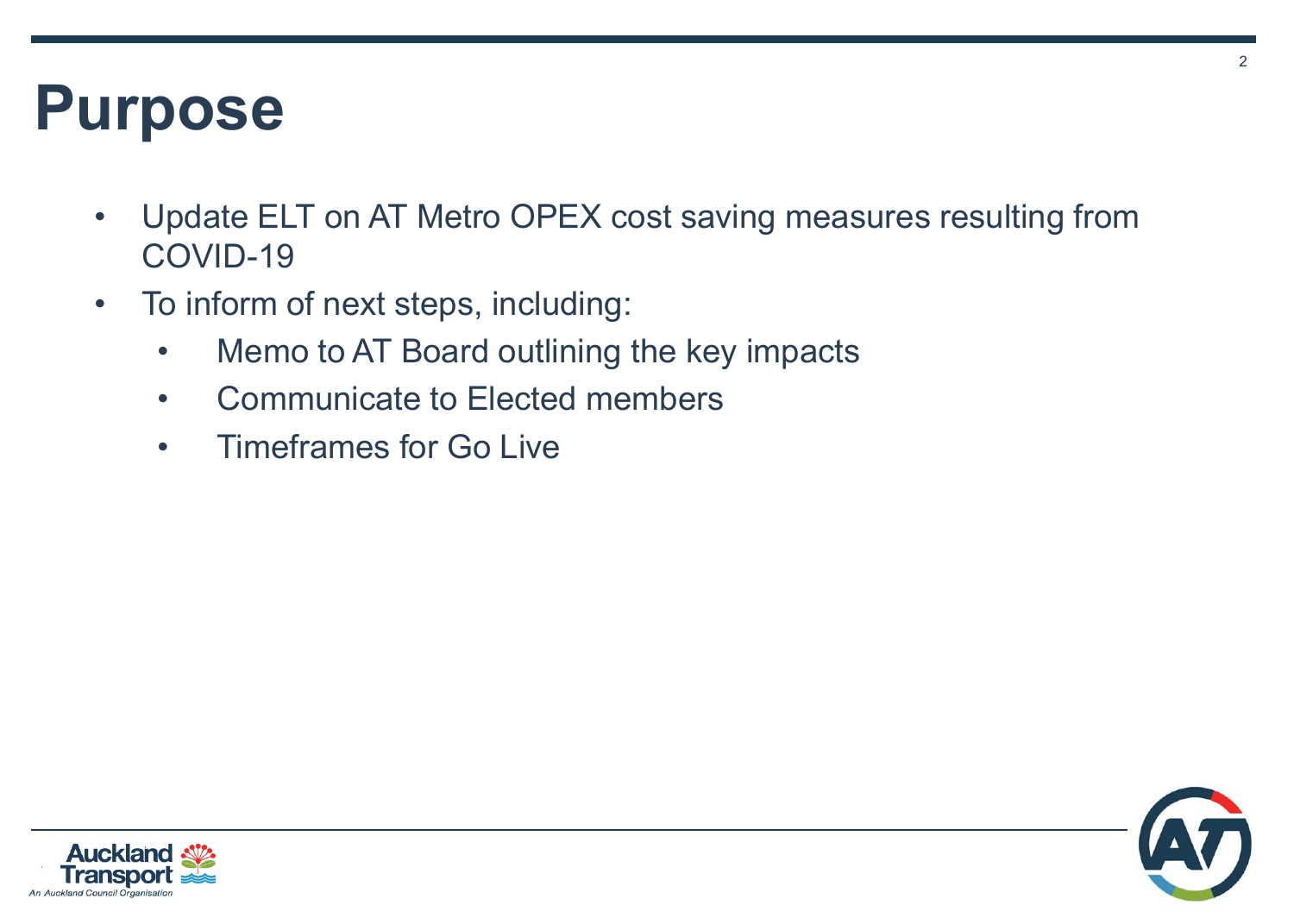# **Agenda: AT Metro OPEX cost savings**

- Background
- Principles
- Cost saving categories
	- Peak only services
	- Ferry savings
	- Defer planned improvements
	- Poor performing routes
	- Other
- Summary
- Next steps



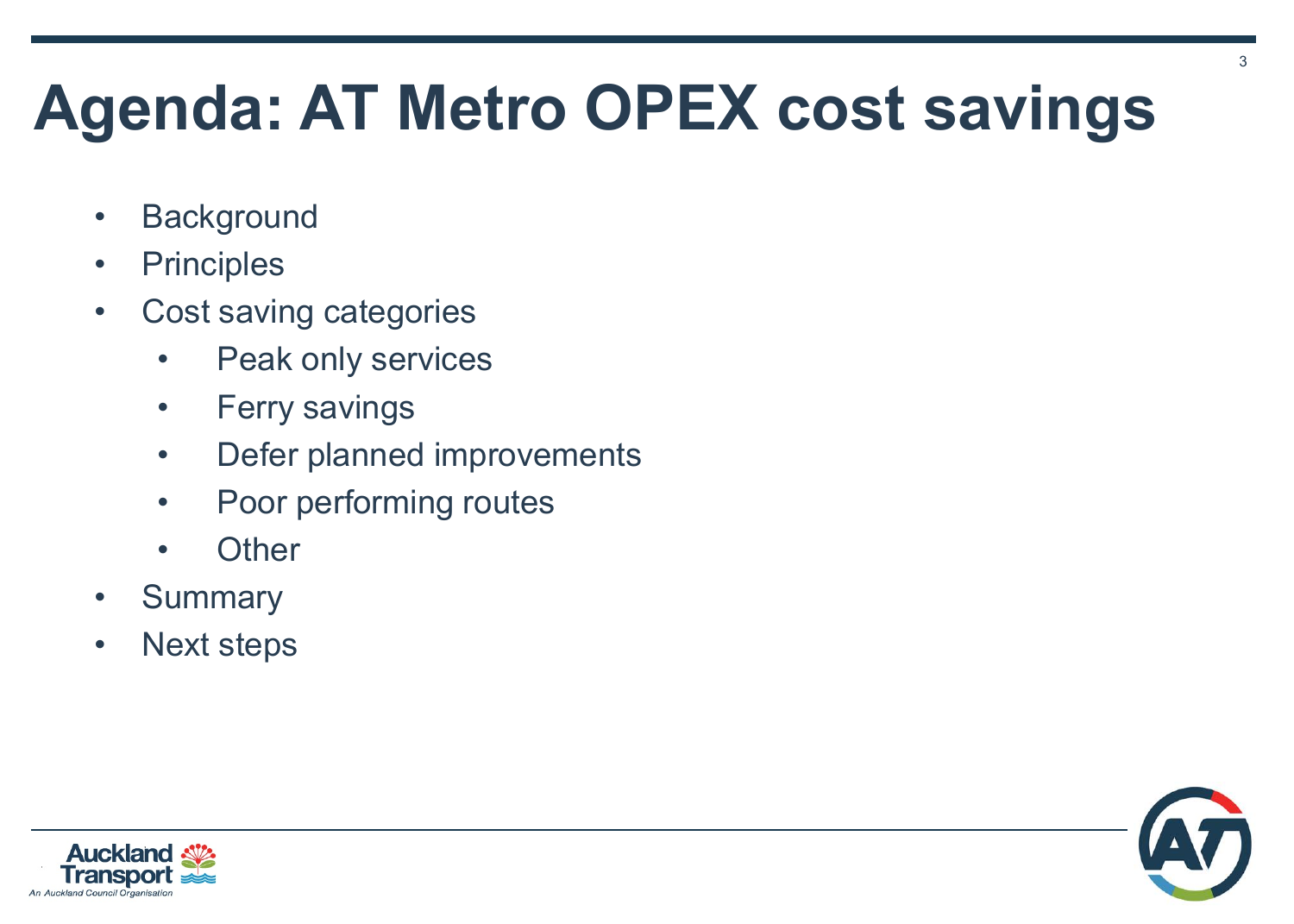### **Previous agreed budget for FY20-21**

|                                       | <b>FY19-20</b> | <b>FY20-21</b> |
|---------------------------------------|----------------|----------------|
| Total opex available                  |                |                |
| <b>Bus</b>                            |                |                |
| <b>Train</b>                          |                |                |
| <b>Ferry</b>                          |                |                |
| <b>Projected farebox recovery</b>     |                |                |
| <b>Other revenue</b>                  |                |                |
| <b>Actual public sector subsidies</b> |                |                |
| Council share                         |                |                |
| <b>NZTA</b> share                     |                |                |
|                                       |                |                |

• Council have asked for this to be reduced by  $\blacksquare$  (in-year)



• With additional ERAA costs and need for improvements, target is to save (in-year)



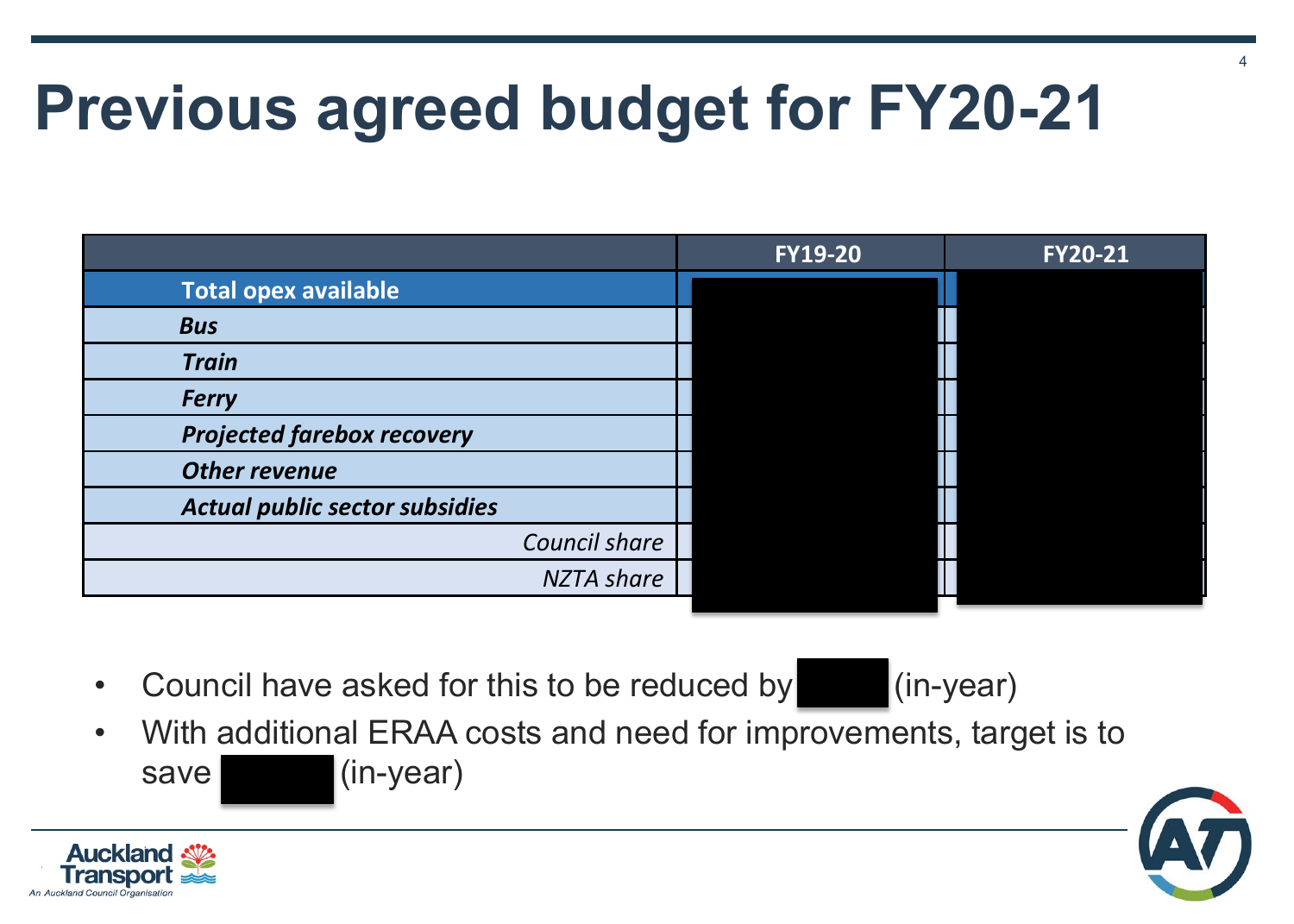#### **Cost reduction categories**

- Peak only services
- Ferry savings
- Defer planned improvements
- Poor performing routes
- **Other**
- 





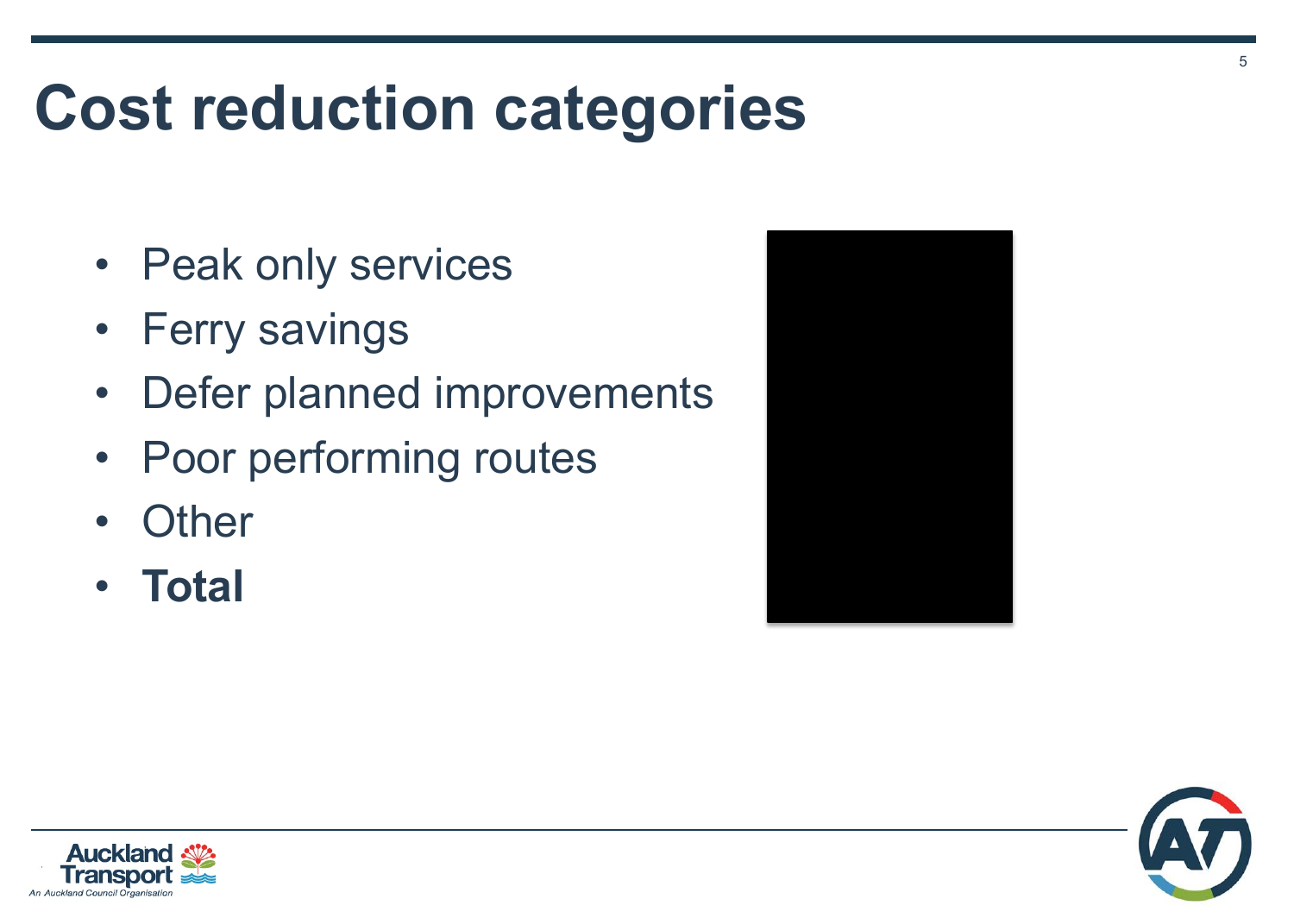# **Principles for cost saving (in order)**

- Remove duplication in the form of express or peak only services
- Reduce peak frequency where frequency is 10 minutes or better
- Remove underperforming ferry routes where alternatives exist
- Halt any new capacity and new service plans that aren't already committed
- Identify Run time savings and review timing points
- Target high subsidy bus routes, with on-demand potentially being a cheaper alternative
- Target savings in train operating costs
- Rationalise any replacement buses for Block of Line works where public routes exist
- Remove sections of bus routes where not justified
- Review routes not meeting RPTP patronage targets
- Identify other savings (cleaning, driver training, ongoing asset costs)



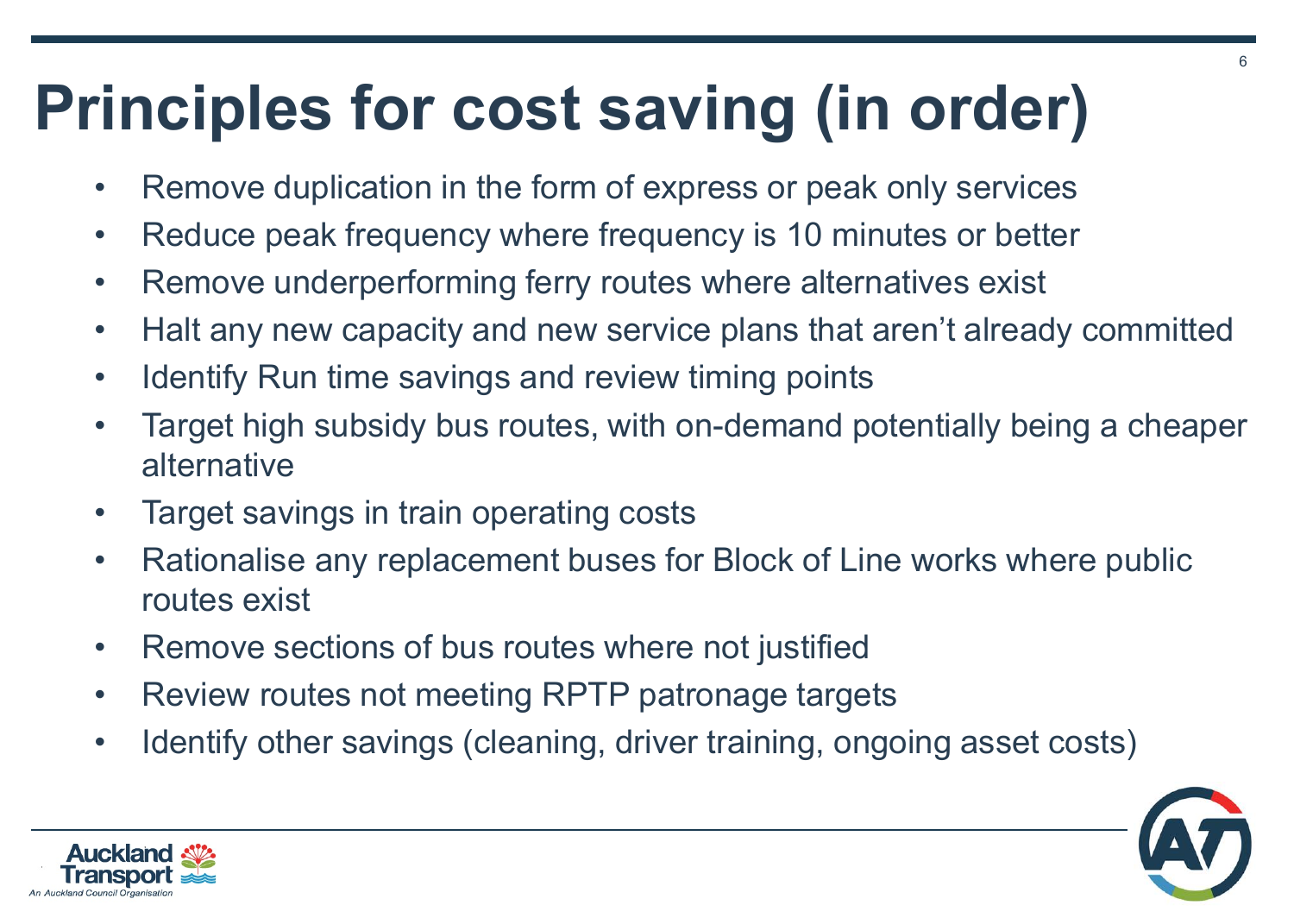#### **Express and peak only services**



There are around 25 peak-only and express routes that duplicate other services

• Removing all 25 routes results in 8% reduction in capacity at peak times Removing these services is therefore likely to have a minimal impact on overall capacity Some mitigation will be

needed to offset the



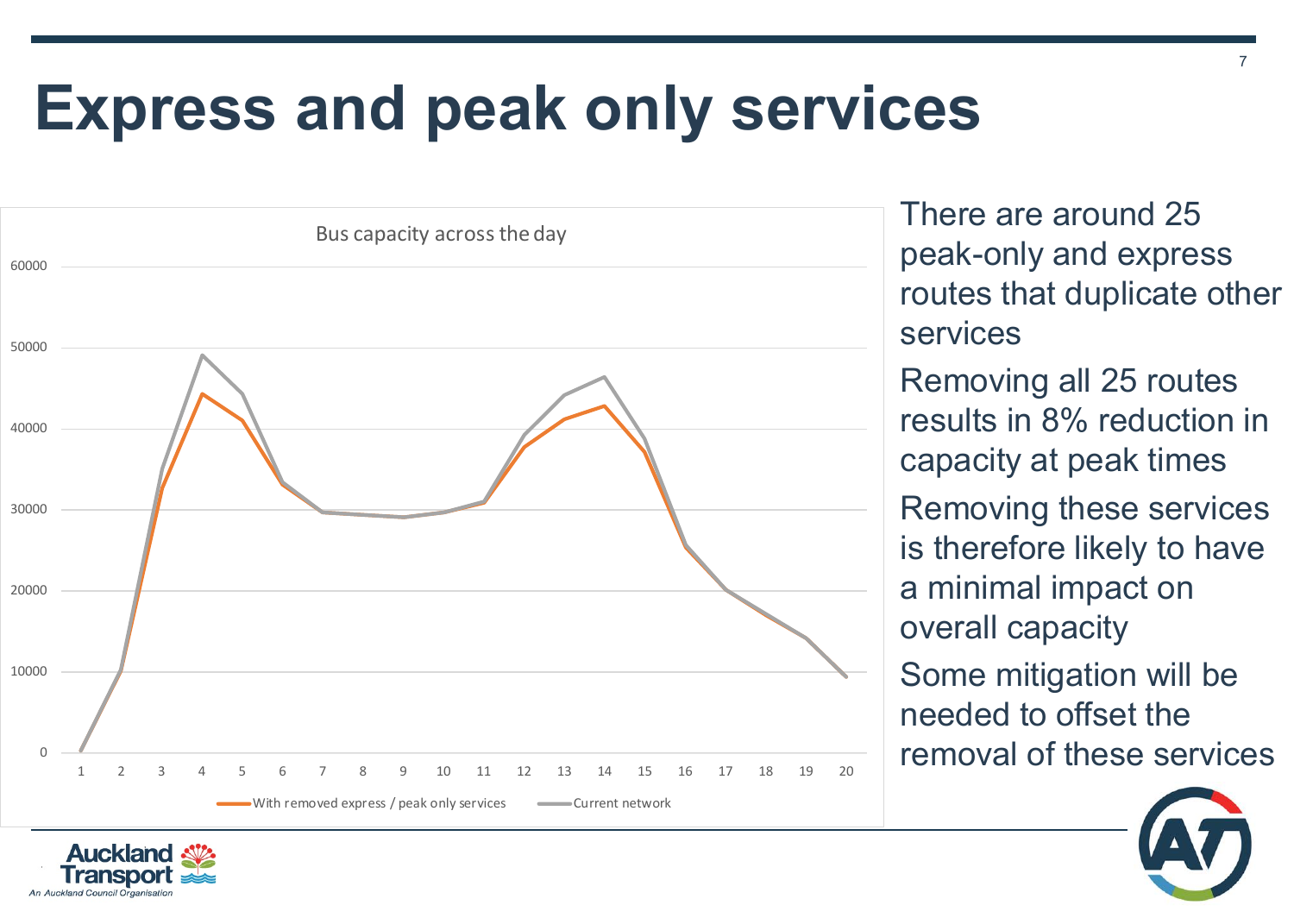# **CBD bus trips displaced If all 25 routes removed: 1 in 3 of all**







8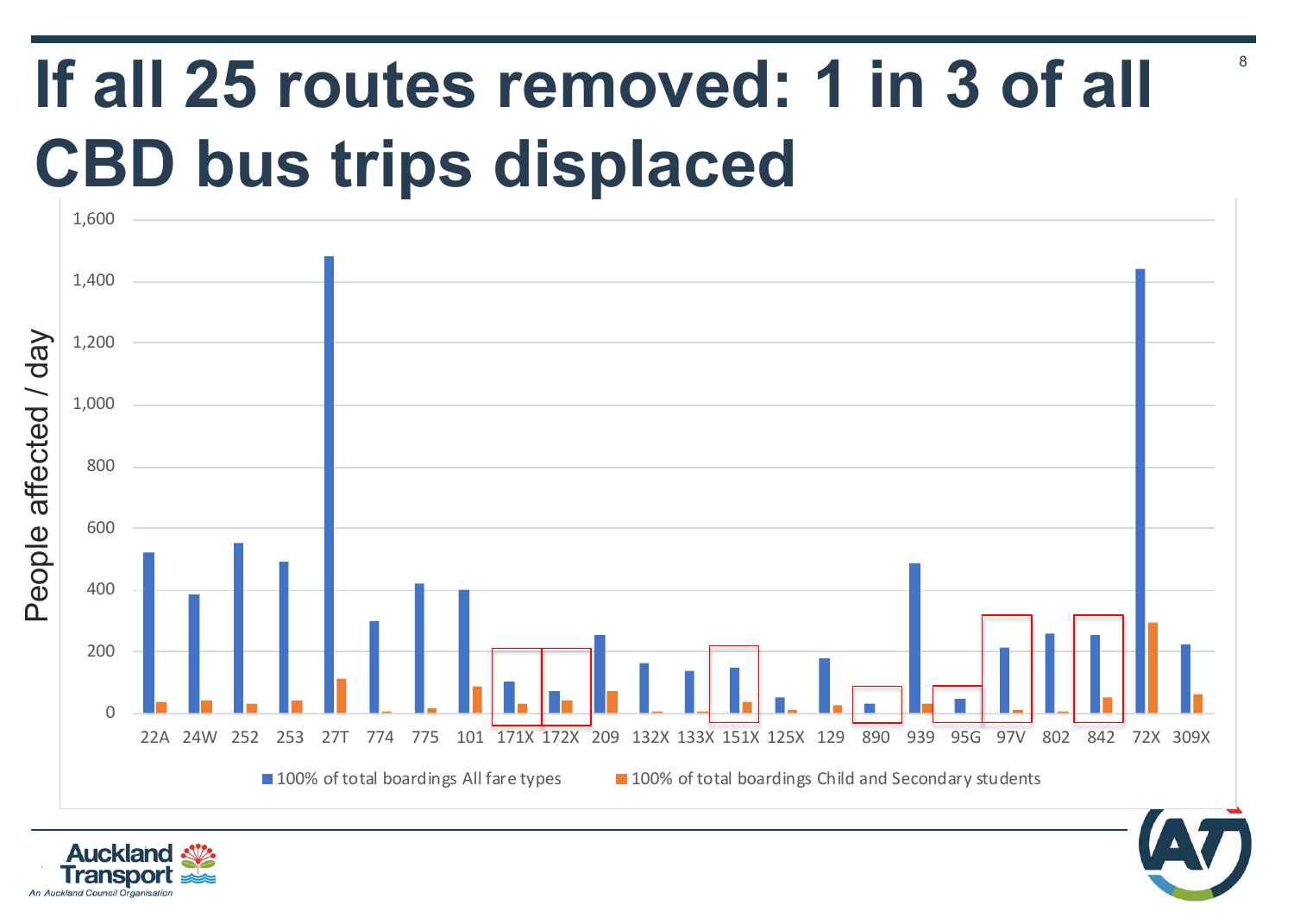#### 9 **7x Peak only services removed / cut back**

| Route | Location                         | <b>Details</b>         | <b>Estimated saving</b><br>(annualised) | <b>Estimated saving</b><br>(in-year) | <b>Boardings</b><br>affected / day | <b>Alternative</b><br>available |
|-------|----------------------------------|------------------------|-----------------------------------------|--------------------------------------|------------------------------------|---------------------------------|
|       |                                  | Cut back to Westgate   |                                         |                                      |                                    |                                 |
| 125x  | Helensville express              | and run as 125         |                                         |                                      | 75                                 | N/A                             |
|       |                                  | Reduce to 20 mins (was |                                         |                                      |                                    | 842 (longer                     |
| 842   | <b>Crown Hill to Smales Farm</b> | 10)                    |                                         |                                      | 220                                | wait)                           |
| 890   |                                  |                        |                                         |                                      |                                    | Walk 700m                       |
|       | Corinthian Drive, Albany         | Remove                 |                                         |                                      | 40                                 | (max)                           |
| 95G   |                                  |                        |                                         |                                      |                                    |                                 |
|       | Glenfield - CBD                  | Remove                 |                                         |                                      | 50                                 | 95 (frequent)                   |
| 97V   |                                  |                        |                                         |                                      |                                    |                                 |
|       | Verrans Corner - CBD             | Remove                 |                                         |                                      | 210                                | 97 (frequent)                   |
|       | Laingholm - CBD express          | Cut back to New Lynn   |                                         |                                      |                                    | 171 to New                      |
| 171x  |                                  | and run as 171         |                                         |                                      | 150                                | Lynn                            |
|       | Titirangi - CBD express          | Cut back to New Lynn   |                                         |                                      |                                    | 172 to New                      |
| 172x  |                                  | and run as 172         |                                         |                                      | 150                                | Lynn                            |
|       |                                  | Cut back to New Lynn   |                                         |                                      |                                    | 151 to New                      |
| 151x  | Glen Eden - CBD express          | and run as 151         |                                         |                                      | 270                                | Lynn                            |
| 309x  |                                  |                        |                                         |                                      |                                    |                                 |
|       |                                  | Remove                 |                                         |                                      | 300                                | 300                             |

Total boardings affected = 1,040 / day



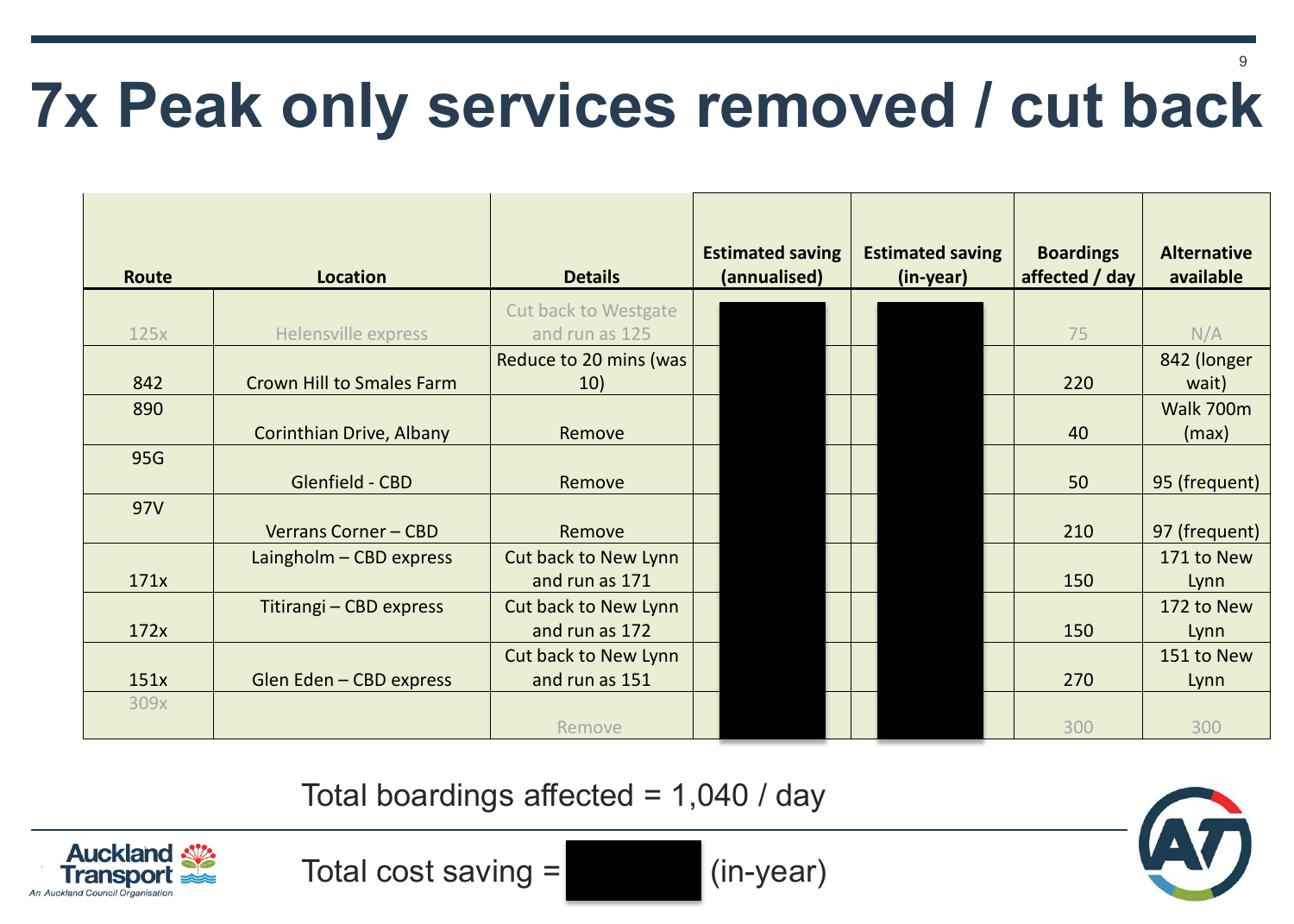# **Changes to ferry services**

**Proposal**: *remove peak-only Stanley Bay ferry entirely and repurpose as additional Hobsonville services (on no net cost basis)*

- Stanley Bay has lowest patronage of any inner harbour route, and reliability / punctuality is steadily falling
- Devonport Peninsula is served by 2 other ferry routes and several bus routes
- Stanley Bay use reduced 13% Feb 19 -Feb 20
- Hobsonville use **increased** 10% Feb 19 -Feb 20. Further growth expected
- - Hobsonville: Current: 3 trips AM, 5 trips PM
		- Proposed: 5 trips AM, 7 trips PM

**Proposal***: Reduce Birkenhead service from 30 to* 

**Total savings 150,000 (in year)** 

*40 mins (linked to Northcote Pt) - \$150k*





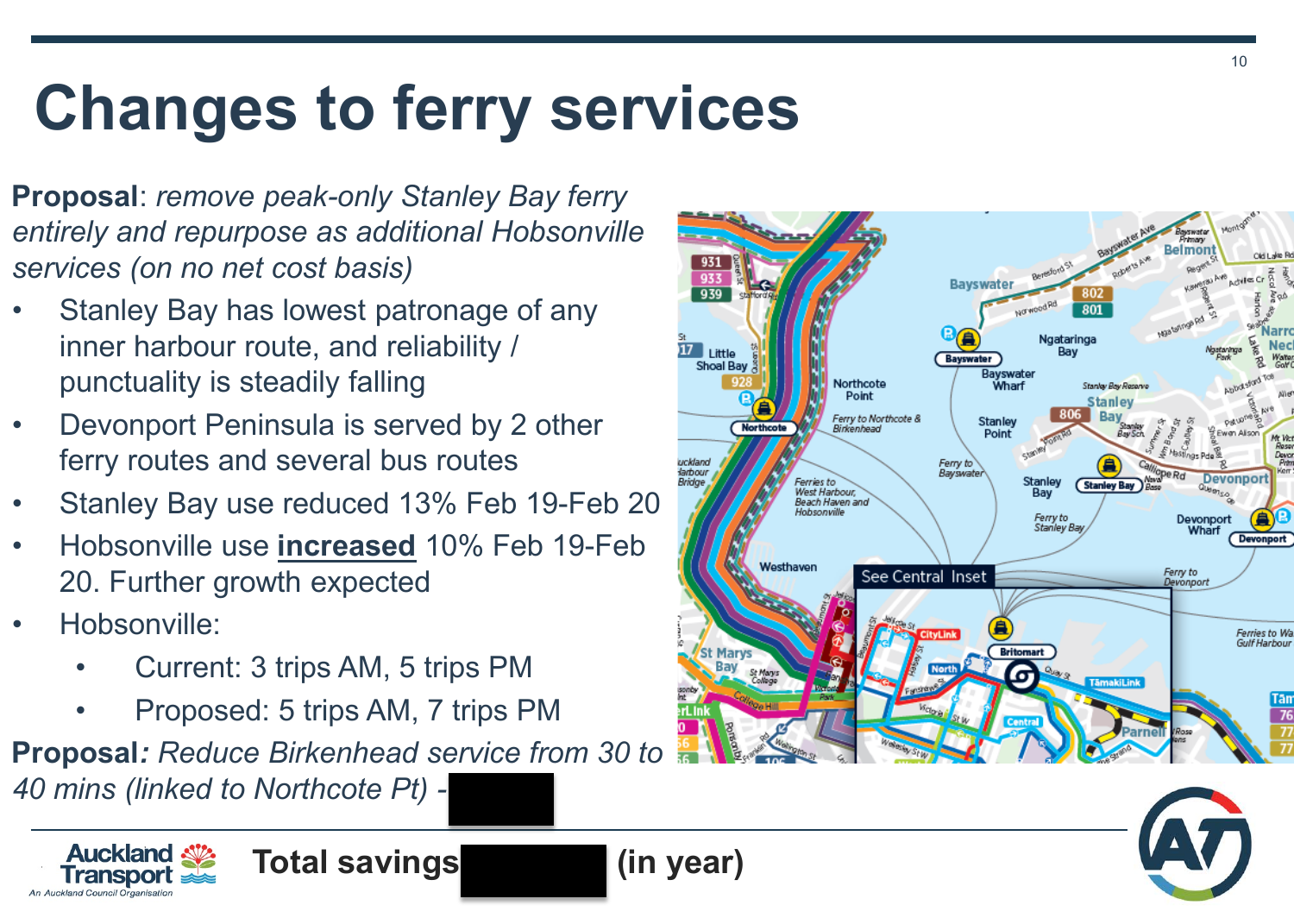#### **Deferred improvements**

|                                  |                         | <b>Estimated</b> |                   |                  |
|----------------------------------|-------------------------|------------------|-------------------|------------------|
|                                  |                         | saving           | <b>Assumed Go</b> | <b>Estimated</b> |
| Route                            | <b>Details</b>          | (annualised)     | <b>Live</b>       | saving (in-year) |
|                                  | Defer committed new     |                  |                   |                  |
|                                  | services on shoulder-   |                  |                   |                  |
| West Harbour *                   | peak for peak capacity  |                  |                   |                  |
| Pine Harbour **                  | management              |                  | Feb-21            |                  |
|                                  | Remove previously       |                  |                   |                  |
|                                  | budgeted improvements   |                  |                   |                  |
|                                  | on inter-peak and       |                  |                   |                  |
| West Harbour *                   | evening                 |                  |                   |                  |
| Half Moon Bay                    |                         |                  | <b>Jul-20</b>     |                  |
|                                  |                         |                  |                   |                  |
|                                  | Delay implementation of |                  |                   |                  |
| Route 36                         | 36 to July 2021         |                  | Jul-21            |                  |
|                                  |                         |                  |                   |                  |
| Train: reduced track kms         |                         |                  | <b>Jul-20</b>     |                  |
| <b>Bus Capacity improvements</b> |                         |                  | <b>Jul-20</b>     |                  |
| Indexation savings               |                         |                  | <b>Jul-20</b>     |                  |
|                                  |                         |                  |                   |                  |



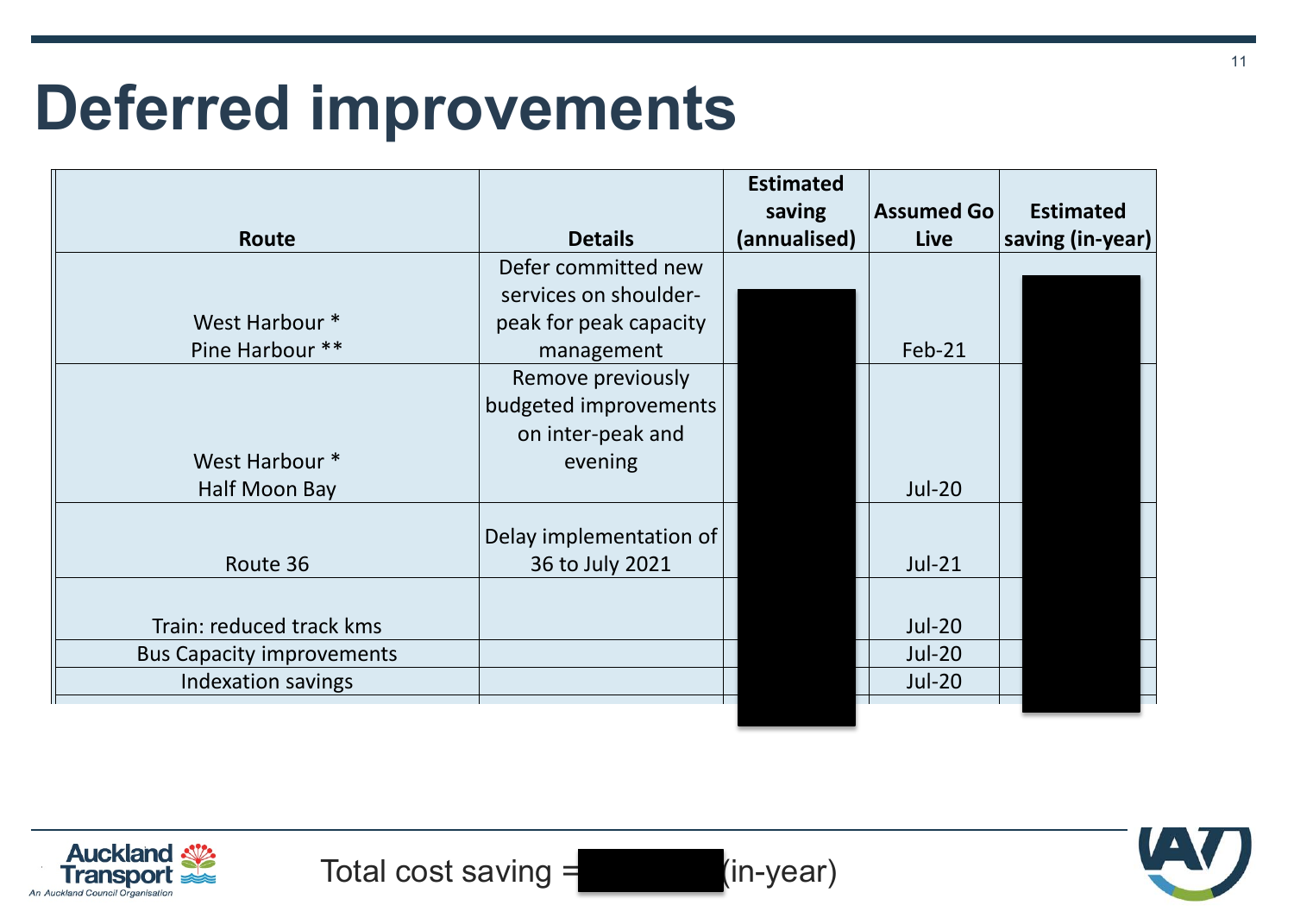# **Poor performing routes (add column )**

| Route                   | <b>Detail</b>                                                                                                                                                                                                                             | <b>Estimated saving</b><br>(annualised) | <b>Assumed Go</b><br>Live | <b>Estimated</b><br>saving (in-<br>year) | <b>Boardings per</b><br>day   | <b>Alternative</b><br>available |
|-------------------------|-------------------------------------------------------------------------------------------------------------------------------------------------------------------------------------------------------------------------------------------|-----------------------------------------|---------------------------|------------------------------------------|-------------------------------|---------------------------------|
| 987 (trial)             | <b>Remove Arkles Bay</b>                                                                                                                                                                                                                  |                                         |                           |                                          |                               | Walk 700m                       |
|                         | service                                                                                                                                                                                                                                   |                                         | $Jan-21$                  |                                          | 5                             | uphill                          |
|                         |                                                                                                                                                                                                                                           |                                         |                           |                                          |                               | School bus or                   |
|                         | Remove trial route and                                                                                                                                                                                                                    |                                         |                           |                                          |                               | 400m walk to                    |
| 714 (trial)             | replace with school bus                                                                                                                                                                                                                   |                                         | <b>Oct-20</b>             |                                          | $60*$                         | 712                             |
|                         | Remove Herald Island                                                                                                                                                                                                                      |                                         |                           |                                          | 6 (on affected)               | School bus or                   |
| 114                     | loop                                                                                                                                                                                                                                      |                                         | $Jan-21$                  |                                          | section)                      | 1.25km walk                     |
|                         |                                                                                                                                                                                                                                           |                                         |                           |                                          | 3 (on affected)               | 400m walk to                    |
| 50A                     | Remove Ostend loop                                                                                                                                                                                                                        |                                         | $Jan-21$                  |                                          | section)                      | frequent route                  |
|                         |                                                                                                                                                                                                                                           |                                         |                           |                                          |                               | New 38 route.                   |
|                         | Curtail 313 service to                                                                                                                                                                                                                    |                                         |                           |                                          | 35 (on affected 700m walk for |                                 |
| 313<br>$+0.00/$ $-0.01$ | Mangere<br>the contract contract of a state of the contract of the state of the state of the state of the state of the state of the state of the state of the state of the state of the state of the state of the state of the state of t | $\mathbf{H}$ , $\mathbf{H}$             | $Jan-21$                  |                                          | section)                      | some                            |

*\*90% of these travel at school start / end times – these passengers will be offered a school bus as a replacement*

Total boardings affected = 55 / day



Total cost saving  $=$   $($ in-year)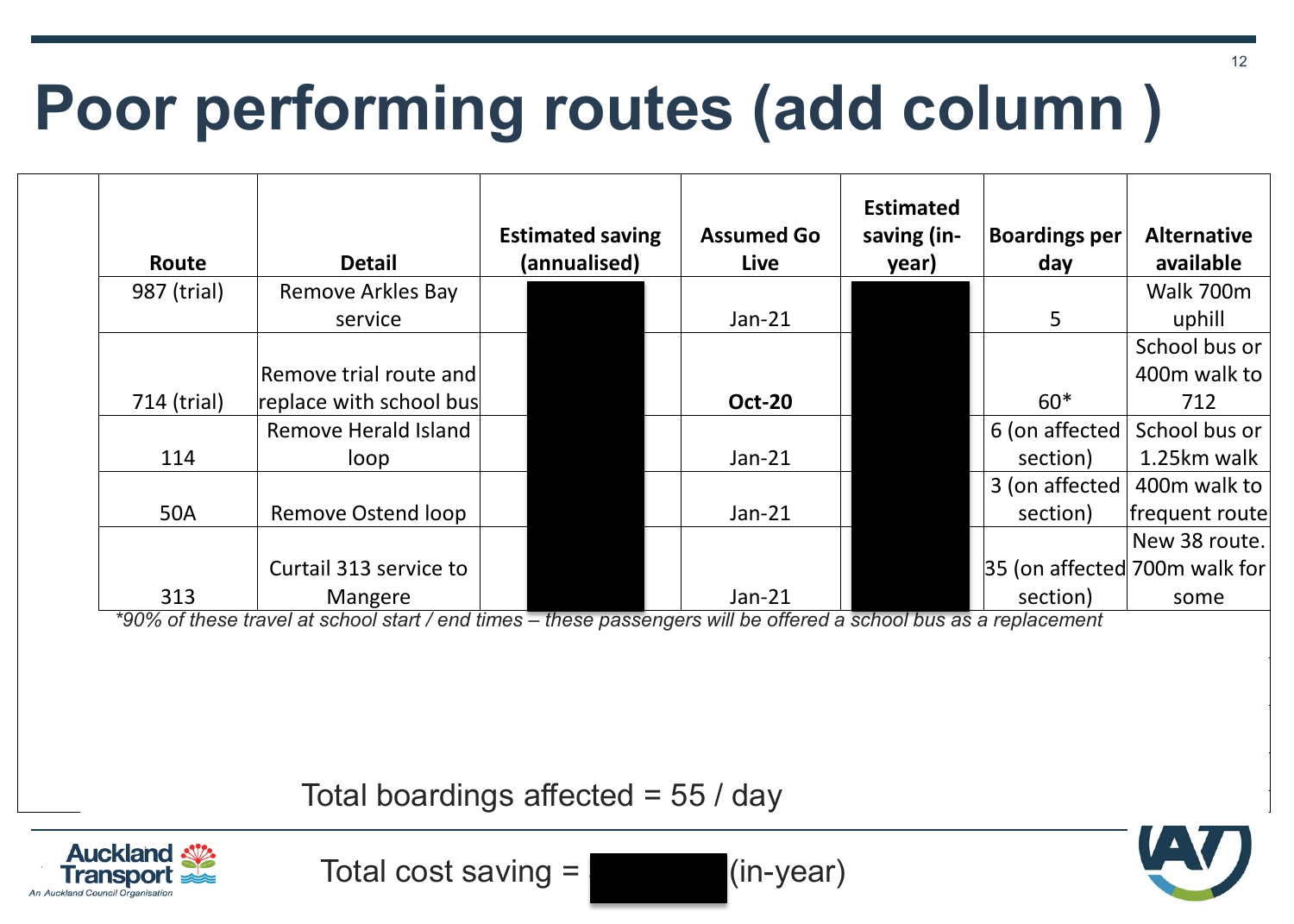#### **Other cost savings**

| <b>Theme</b>                            | Route   | <b>Estimated</b><br>saving<br>(annualised) | <b>Assumed Go</b><br>Live | <b>Estimated</b><br>saving (in-year) |
|-----------------------------------------|---------|--------------------------------------------|---------------------------|--------------------------------------|
| Run time savings                        | Various |                                            | $Jan-21$                  |                                      |
| <b>TDAK training costs</b>              | Various |                                            | Jul-20                    |                                      |
| Reduce frequency and repurpose resource | NX1     | <b>TBC</b>                                 | $Jan-21$                  | <b>TBC</b>                           |
|                                         |         |                                            |                           |                                      |



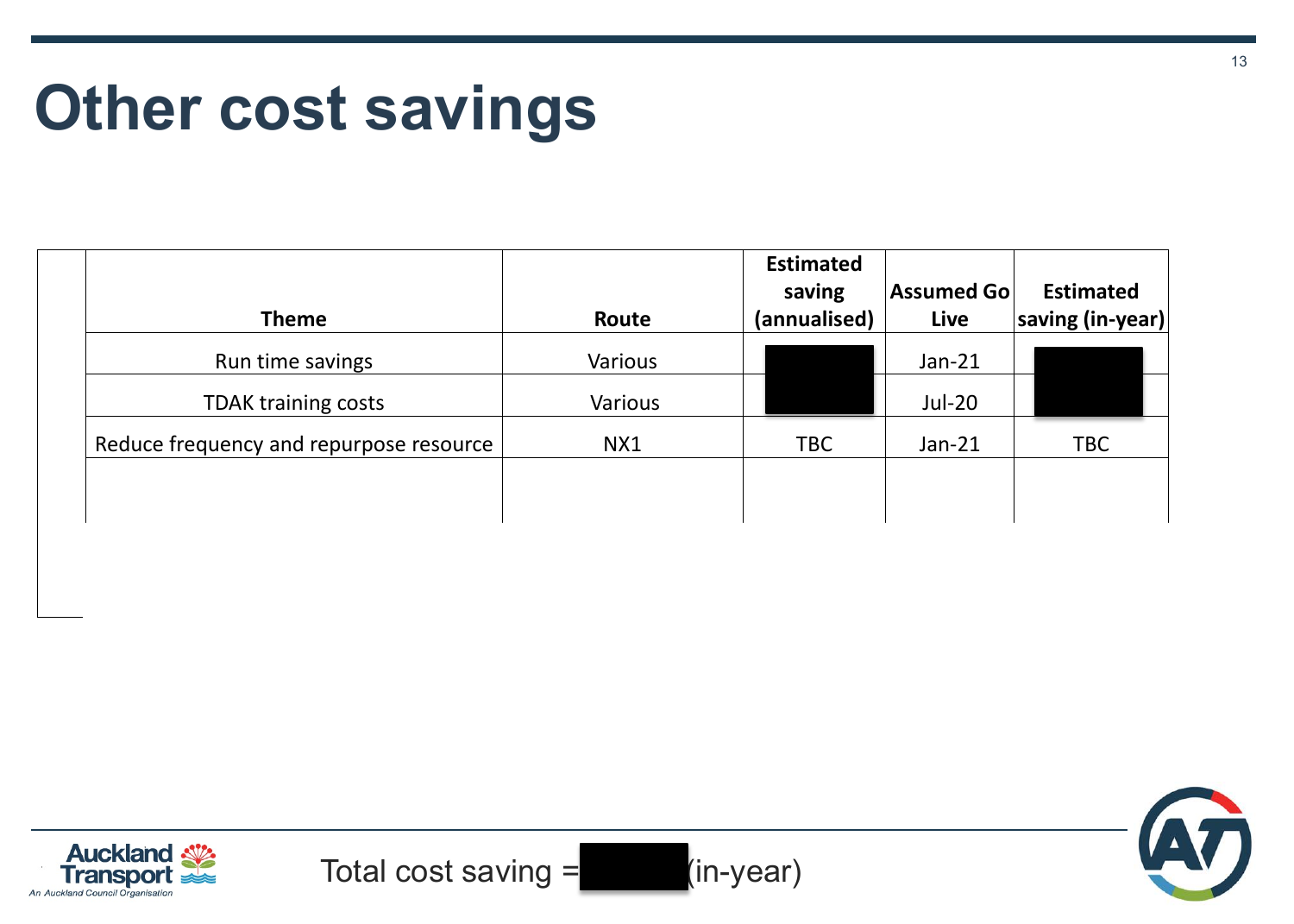# **Summary – by type**

- Targeted savings
- Additional costs
- **Total savings required \$14.1m**
- Peak only services
- Ferry savings
- Defer planned improvements
- Poor performing routes
- 
- **Total savings identified \$14.6m**





14

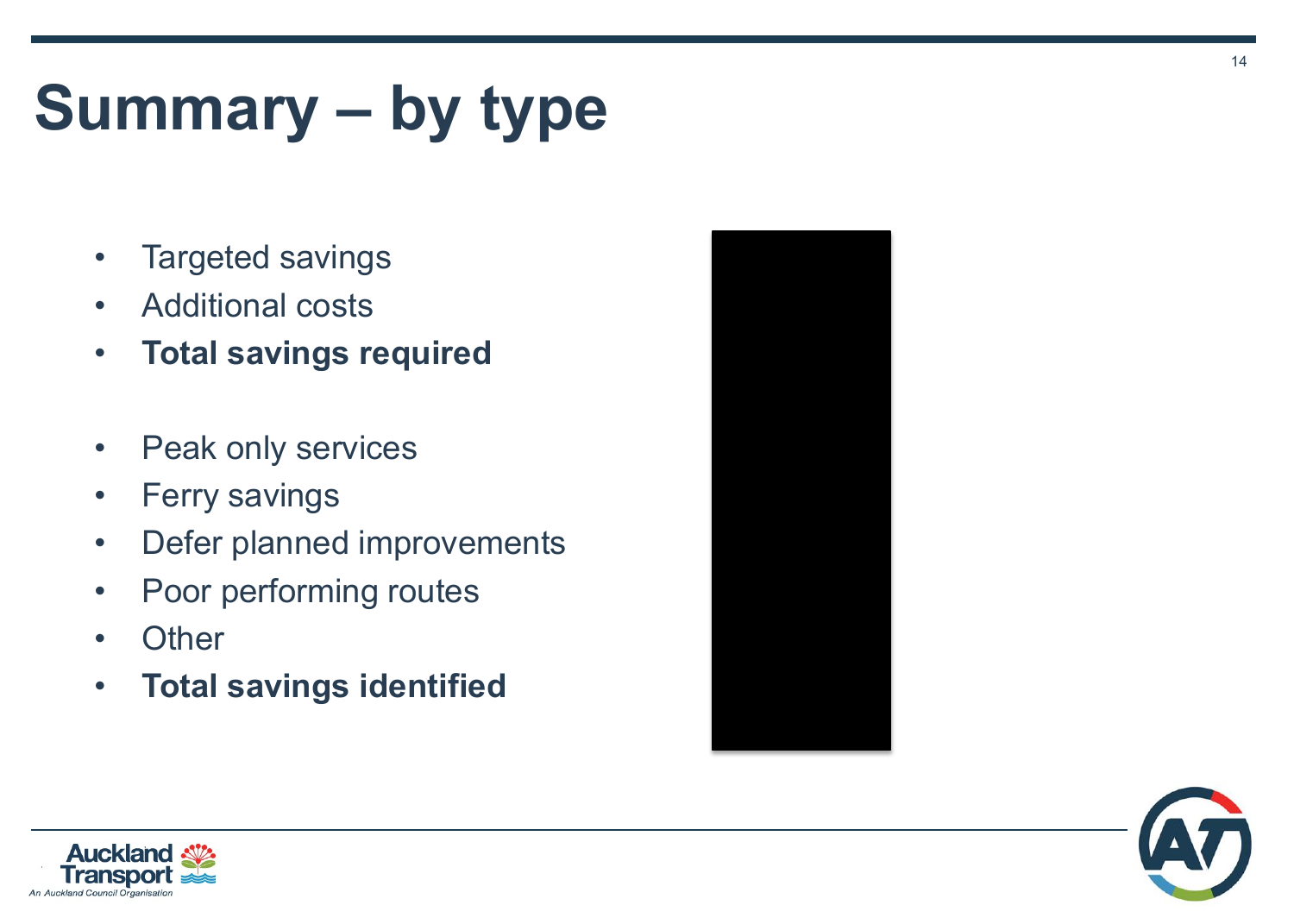# **Summary – by operator (includes PVR savings)**

An Aucki

| <b>Operator</b>  | In-year savings | <b>Deferred</b><br>savings | <b>PVR</b><br>impact | <b>Passengers</b><br>affected / day |
|------------------|-----------------|----------------------------|----------------------|-------------------------------------|
| NZ Bus           |                 |                            | $\overline{2}$       | 250                                 |
| <b>Ritchies</b>  |                 |                            | $\overline{7}$       | 600                                 |
| Pavlovich        |                 |                            | $\overline{1}$       | 300                                 |
| Go Bus           |                 |                            | $\mathfrak{Z}$       | 140                                 |
| <b>Tranzit</b>   |                 |                            |                      | $\sim$                              |
| <b>WBC</b>       |                 |                            |                      | 2.5                                 |
| H&E              |                 |                            |                      |                                     |
| <b>Fullers</b>   |                 |                            |                      | 200                                 |
| <b>Transdev</b>  |                 |                            |                      |                                     |
| Run time savings |                 |                            |                      |                                     |
| Other            |                 |                            |                      |                                     |
| <b>Total</b>     |                 |                            | 13                   | <b>Circa 1,500</b>                  |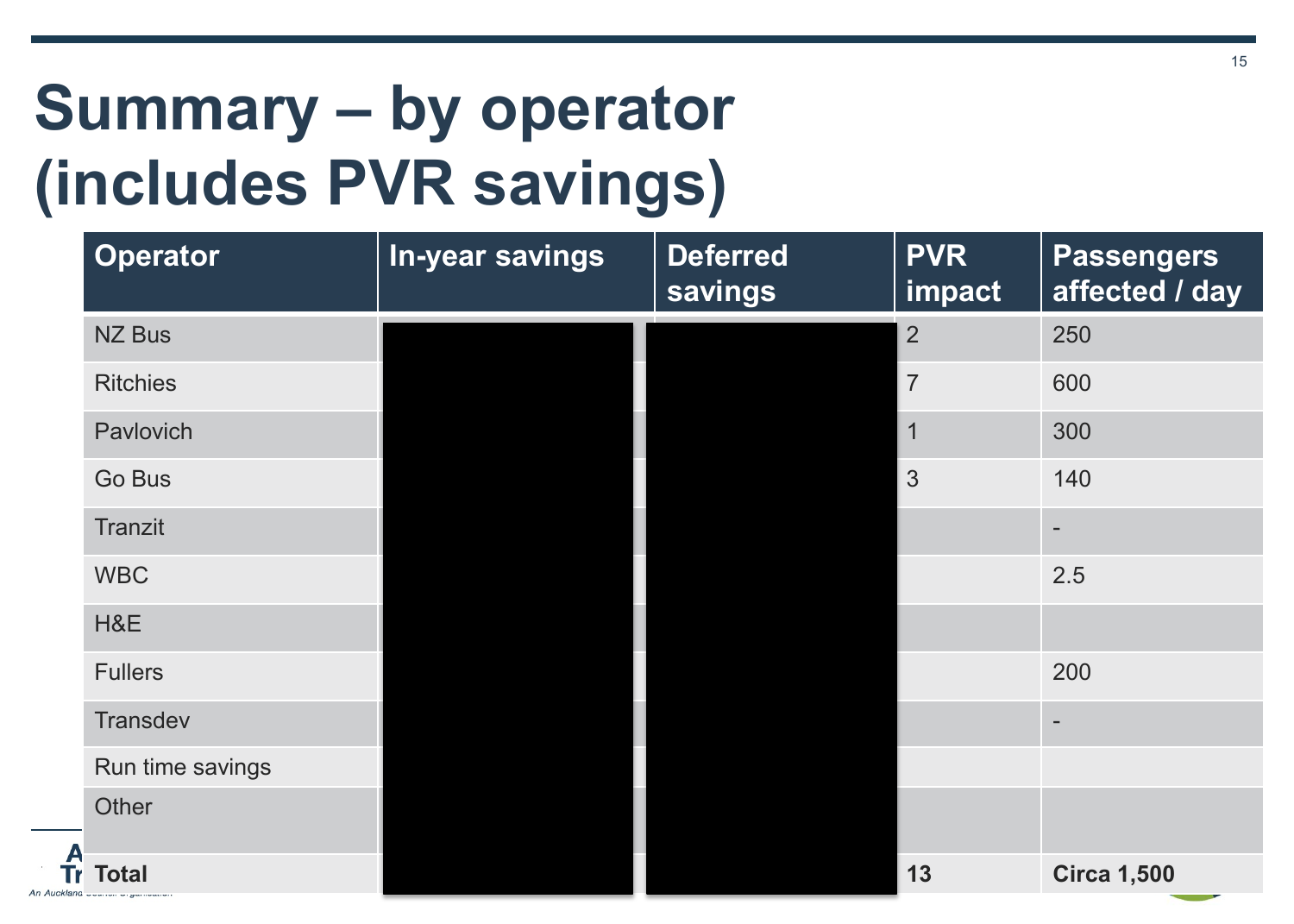#### **Improvements**

Several improvements will also be made to the network in FY20-21

- City Link: fully electric fleet (12) from Feb 2021 (  $\blacksquare$  in year)
- Airport Link: fully electric fleet (9) from Jan 2021 (**1.1m** in-year)
- Waiheke: electric fleet (8) from November
- Hobsonville: additional peak ferry services
- 378: extension into Karaka Lakes Development (  $\blacksquare$  in-year)
- 355: extend into new development Donegal Park (zero cost)
- 171: addition of a Sunday service ( in-year)
- 866/966: changes at Newmarket ( in-year)
- EMU deployment ( in-year)
- Route 64: new frequent route added to mitigate Mt Eden closure ( in-year – 90% funded by CRL Ltd)



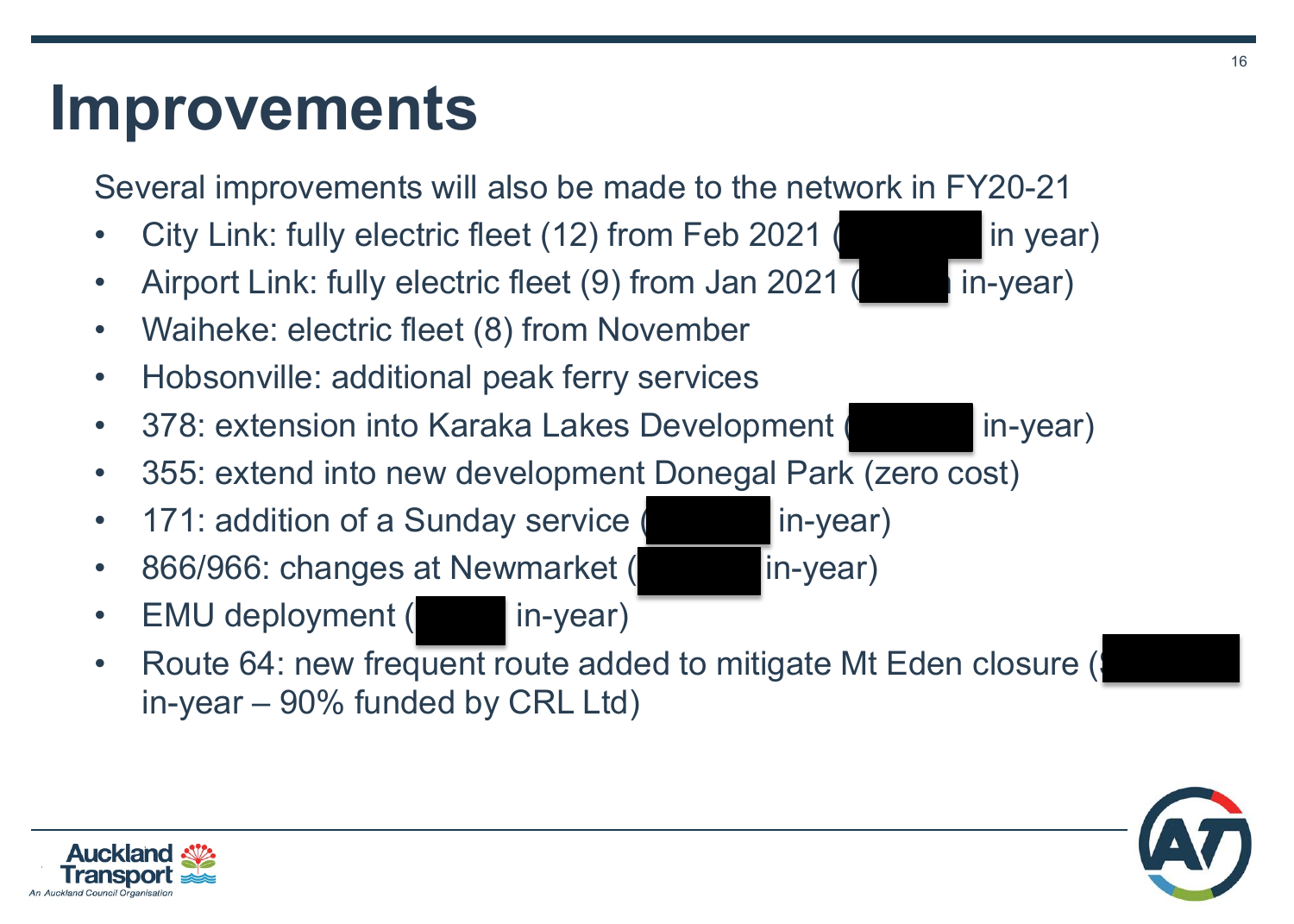#### **Key risks**

| <b>Risk</b>                                             | <b>Description</b>                                                                                              | <b>Mitigation</b>                                                        |
|---------------------------------------------------------|-----------------------------------------------------------------------------------------------------------------|--------------------------------------------------------------------------|
| <b>Western Express</b><br>removal                       | Passengers will lose single seat journey and have to<br>change at New Lynn                                      | Highlight options at New Lynn,<br>train and frequent buses               |
| <b>Stanley Bay removal</b>                              | Passengers will lose direct service to Downtown                                                                 | Passengers can use Bayswater<br>or Devonport ferry + buses               |
| 114 Herald Island<br>removal                            | Passengers without access to car will be left without a<br>PT service. Facebook group has already formed        | Early engagement and<br>understand specific issues                       |
| Ostend Loop, Waiheke                                    | Petition has already been submitted to AT Board.<br>WLB voted against AT proposal to remove service             | Highlight the short walk to<br>frequent network and benefits to<br>users |
| Airport services delivered<br>in stages, route 36 delay | Initial plan was to deliver all airport service changes in<br>January 21. This will now be staged over 6 months | Puhinui station opening                                                  |
| Lockdown 2 effects                                      | Risk that AT Metro need to find additional costs<br>savings linked to second wave of Covid                      | Further cost savings can be<br>identified with operators                 |
| <b>Election delays and</b><br>communication             | AT will need to communicate changes to public in<br>advance of election                                         | Inform MPs and elected<br>members in advance of public<br>announcements  |
| Overall political risk                                  | Risk that AT is seen to be cutting PT services making<br>PT less attractive.                                    | Highlight minimal impacts to PT<br>users                                 |